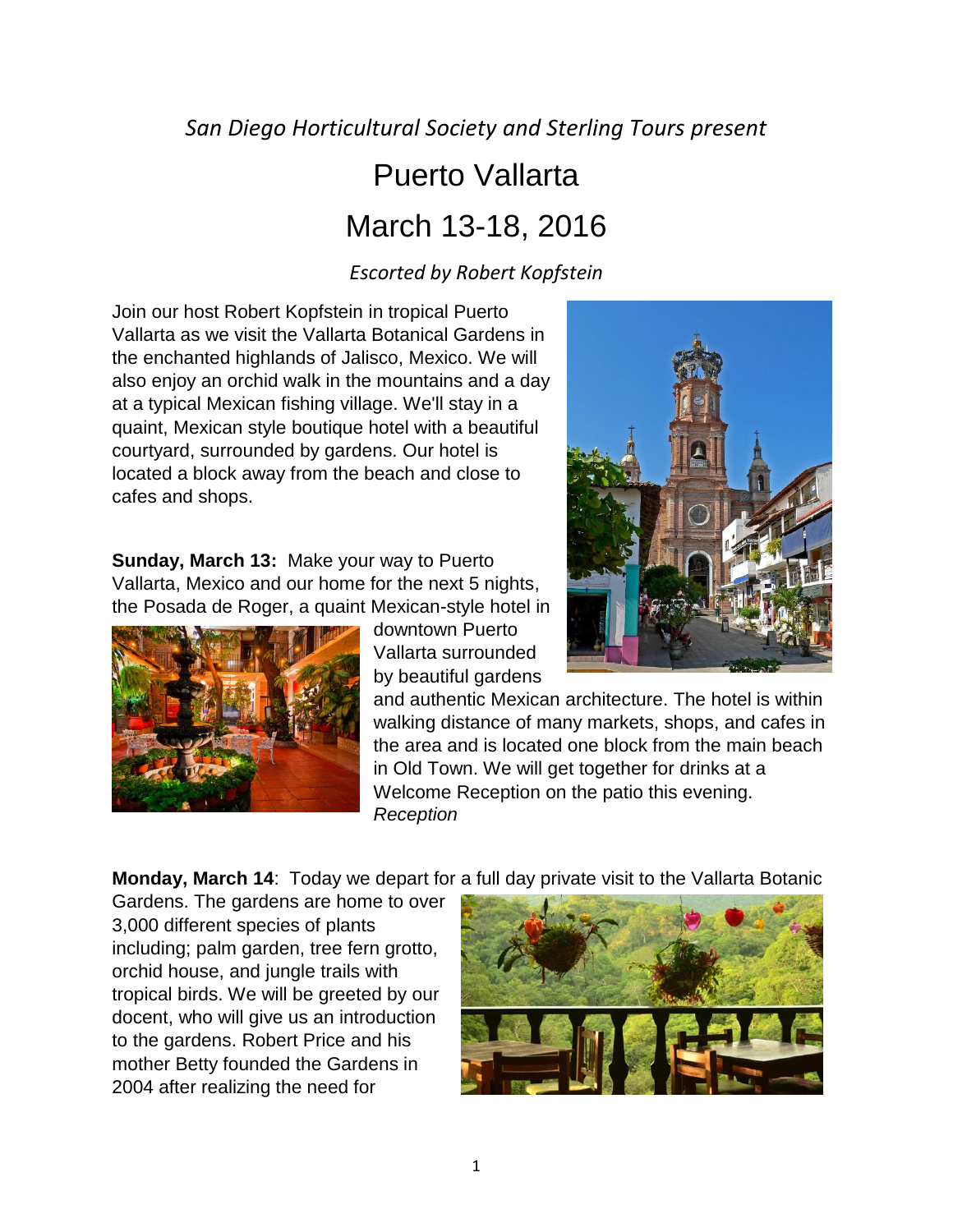conservation and environmental awareness in the area. Robert was specifically concerned with the numbers of orchids that poachers were taking from nearby jungles to sell commercially. The garden opened to the public in 2005 and just celebrated its 10<sup>th</sup> anniversary. We will relax and enjoy authentic Mexican cuisine at the garden restaurant. *Lunch*

**Tuesday, March 15:** This morning we depart for San Sebastian de Oeste, an old mining town buried deep in the heart of the Sierra Madre Mountains. San Sebastian



was originally settled in 1605 and was one of the gold and silver mining centers of Mexico in the 17<sup>th</sup> century. San Sebastian hosts a charming cobblestone plaza, classic white architecture, an 18<sup>th</sup> century church dedicated to San Sebastian, a classic Porfian bandstand and multitude of 18<sup>th</sup> century Haciendas. This colonial Mexican town has been relatively untouched by time and is surrounded by fields of cattle, corn and coffee plantations. *Lunch* 

**Wednesday, March 16:** We will have a free day to explore Puerto Vallarta to enjoy sightseeing, visiting the zoo, shopping, or enjoying Puerto Vallarta's scenic beaches. Optional tours include bird watching, snorkeling, and hiking in the mountains.

**Thursday, March 17:** Our day begins with a trip to Cabo Corrientes, the southernmost point of the Bahia de Banderas (Bay of Flags) on the Pacific coast of the Mexican state of Jalisco. This bay is a prominent navigational landmark and is often referred to as Mexico's Point Conception. Here we will see the old lighthouse that has been in operation for 110 years and gorgeous white sand beaches. We will board a boat to the peaceful fishing village of Yelapa. Yelapa's name comes from an indigenous saying meaning "where two rivers meet the sea." Here we can take a short hikes to a 100 ft. waterfall and have a chance to explore tiny intriguing stores and possibly sample some

of the town's famous pies. We finish our day with a walk around a modest little town called El Tuito. This is as close as you can get to traditional rural Mexico. The pine scented air will make us quickly forget the tropical beaches from earlier in the day. This town

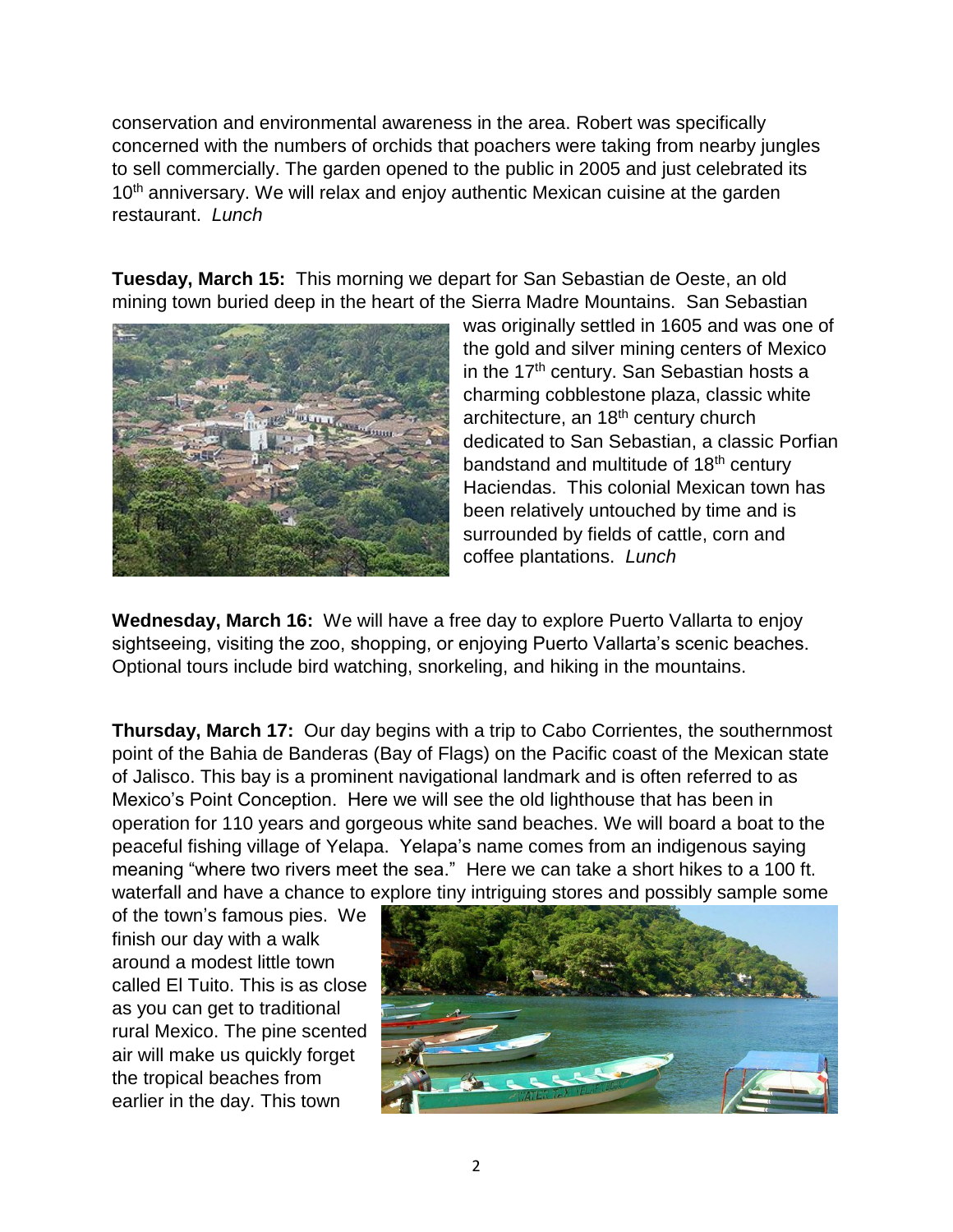was used for travelers to refresh their supplies of pack animals, food and water before heading off in to the Sierra Madre. We also include a visit to the Orchid Project. *Lunch, Dinner*

**Friday, March 18:** Today we check out of the Posada and return home or perhaps continue our exploration of Puerto Vallarta and beyond.

**Flights -** Nonstop service from San Diego to Puerto Vallarta on Alaska Airlines. Nonstop flights also available from Tijuana on Volaris (Transborder skybridge is scheduled to open December 2015). Daily flights from many other US, Canadian and Mexican cities to Puerto Vallarta. Please book your flight to arrive by 4pm March 13 to be sure you make our welcome dinner. Flights leaving from Puerto Vallarta March 18 may be booked at any time.

**Passport -** a passport valid at least 6 months beyond trip date is required for this trip.

**Travel Insurance -** As your deposit and eventual final payment are both nonrefundable, we wish to make you aware that individual travel insurance is available to protect you against cancellation penalties as well as provide coverage should an incident occur during the trip. We will send an email with your deposit confirmation containing information about how to get a free quote and/or secure your coverage online or by phone. We strongly encourage you to purchase insurance at the time of deposit, as most pre-existing conditions can often be covered. Group travel insurance will not be offered with this tour.

**Tour Land Cost -** \$895 per person for members of the San Diego Horticultural Society, \$995 for non-members,\* based on 2 persons sharing a room. Supplement for single occupancy is \$225. A deposit of \$200 per person is required to reserve a place on this tour with balance due 60 days before departure. A minimum of 14 guests are required to operate this tour.

#### **Cost Includes:**

- 5 nights accommodations
- Hotels taxes and service charges
- Reception, 3 lunches, 1 dinner
- Ground transportation as specified in the itinerary
- Tips to local guides and drivers
- Escort by Robert Kopfstein
- Donation of \$150 to San Diego Horticultural Society